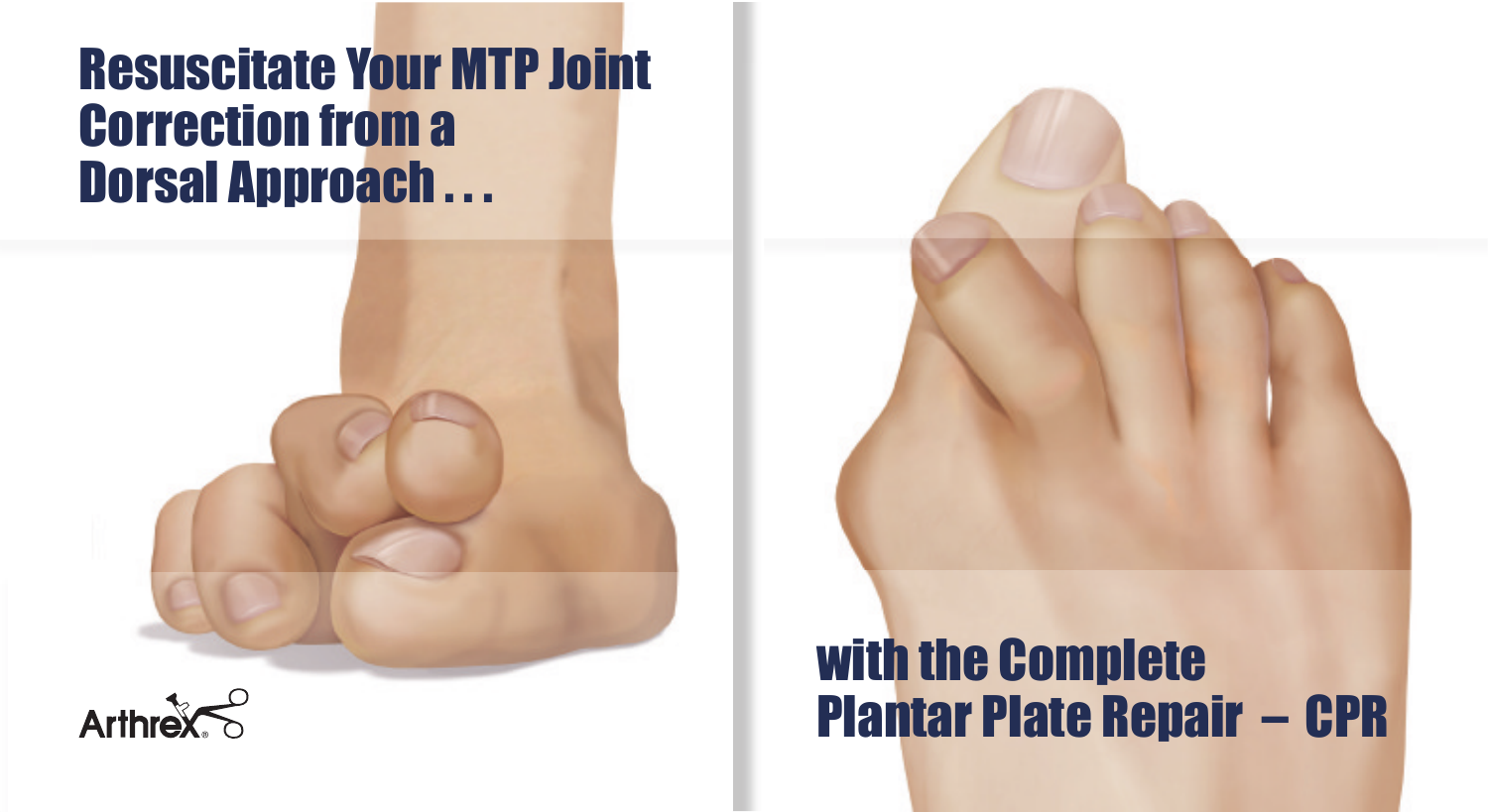Pigtail SutureLassos, right (red) and left (lime), come preloaded with a Nitinol loop. The ultra sharp tip and small diameter shaft will easily penetrate soft tissue, while the reinforced shaft resists bending. After the tip is passed through the soft tissue, the loop is deployed and FiberWire® is passed through the plantar plate.





 $\bullet$  Direct repair from a dorsal incision to treat and prevent crossover and floating toe



• Reconstruct the soft tissue complex to its anatomic state, eliminating 2nd MTP joint instability

Grasp, pass and retrieve.

The Mini Scorpion DX has FastPass technology to automatically retrieve FiberWire, after passing through soft tissue. The instrument works well under direct visualization, as well as "blind" passes through the plantar plate tissue, where access and visualization are often limited.

#### **Micro SutureLasso CPR Technique**

Building on years of expertise in upper extremity innovation, these state-of-the-art suture passing techniques have been adapted for the plantar plate repair of the forefoot.

Introducing years of arthroscopic innovation to surgical solutions for the forefoot with our new plantar plate repair system.

#### **Mini Scorpion" DX CPR Technique**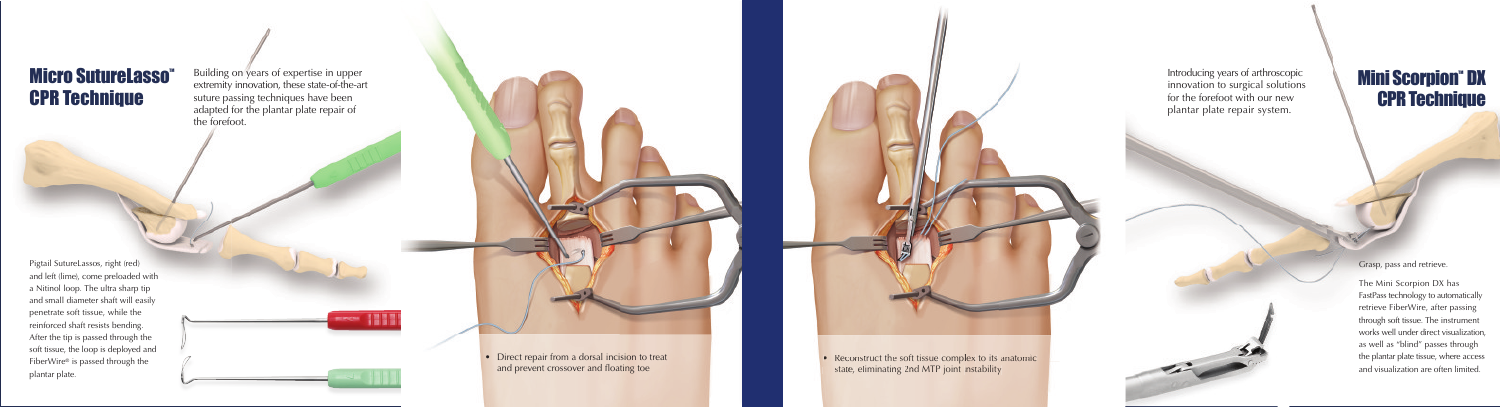## **Micro SutureLasso CPR Technique**

Pigtail SutureLassos, right (red) and left (lime), come preloaded with a Nitinol loop. The ultra sharp tip and small diameter shaft will easily penetrate soft tissue, while the reinforced shaft resists bending. After the tip is passed through the soft tissue, the loop is deployed and FiberWire® is passed through the plantar plate.



## **Mini Scorpion" DX CPR Technique**

Grasp, pass and retrieve.

The Mini Scorpion DX has FastPass technology to automatically retrieve FiberWire, after passing through soft tissue. The instrument works well under direct visualization, as well as "blind" passes through the plantar plate tissue, where access and visualization are often limited.